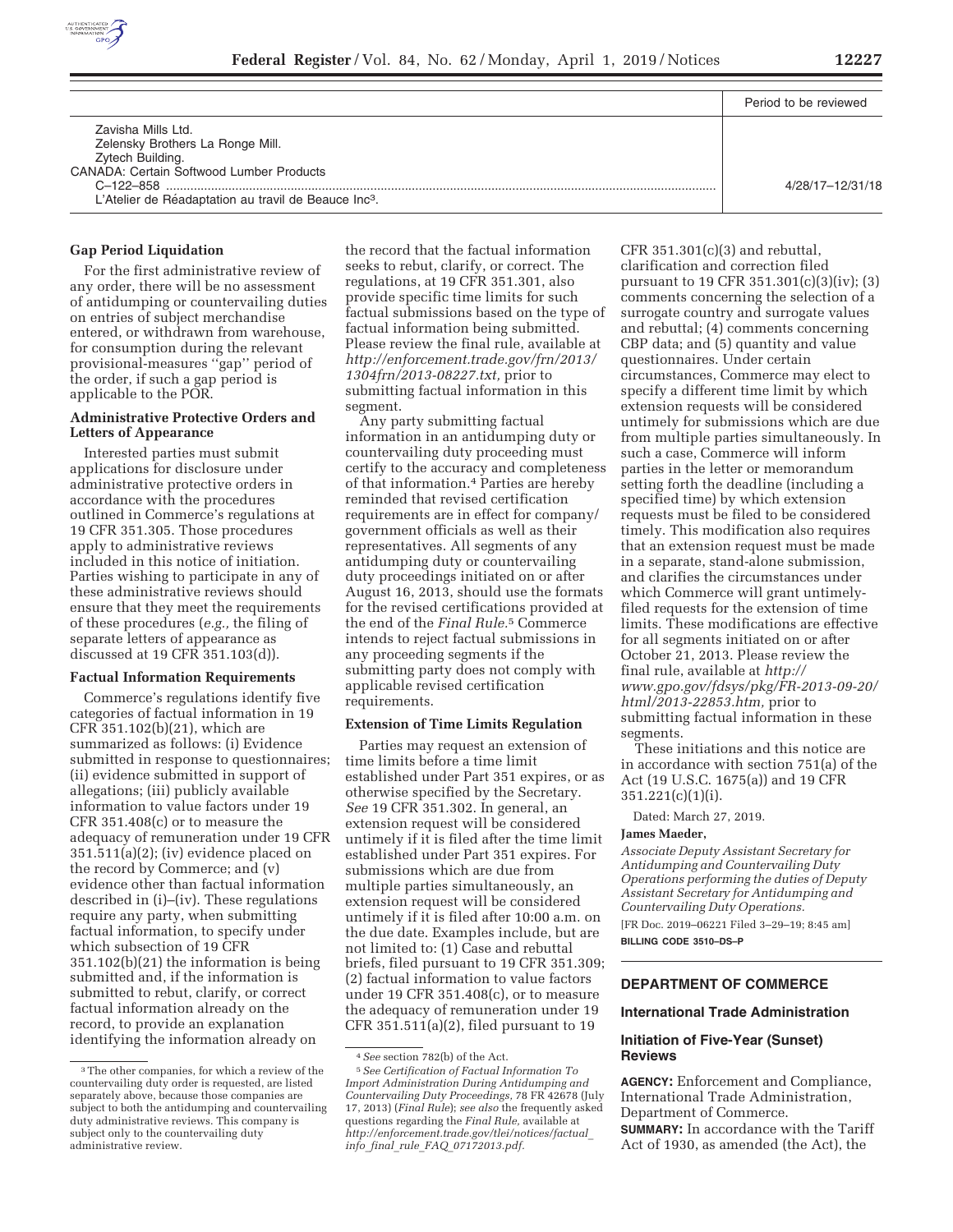Department of Commerce (Commerce) is automatically initiating the five-year reviews (Sunset Reviews) of the antidumping and countervailing duty (AD/CVD) order(s) listed below. The International Trade Commission (the Commission) is publishing concurrently with this notice its notice of *Institution of Five-Year Reviews* which covers the same order(s).

#### **DATES:** Applicable (April 1, 2019).

**FOR FURTHER INFORMATION CONTACT:**  Commerce official identified in the *Initiation of Review* section below at AD/CVD Operations, Enforcement and Compliance, International Trade

Administration, U.S. Department of Commerce, 1401 Constitution Avenue NW, Washington, DC 20230. For information from the Commission contact Mary Messer, Office of Investigations, U.S. International Trade Commission at (202) 205–3193. **SUPPLEMENTARY INFORMATION:** 

# **Background**

Commerce's procedures for the conduct of Sunset Reviews are set forth in its *Procedures for Conducting Five-Year (Sunset) Reviews of Antidumping and Countervailing Duty Orders,* 63 FR 13516 (March 20, 1998) and 70 FR 62061 (October 28, 2005). Guidance on

methodological or analytical issues relevant to Commerce's conduct of Sunset Reviews is set forth in *Antidumping Proceedings: Calculation of the Weighted-Average Dumping Margin and Assessment Rate in Certain Antidumping Duty Proceedings; Final Modification,* 77 FR 8101 (February 14, 2012).

## **Initiation of Review**

In accordance with section 751(c) of the Act and 19 CFR 351.218(c), we are initiating the Sunset Reviews of the following antidumping and countervailing duty order(s):

| DOC case No. | ITC case No. | Country | Product                                                                                     | Commerce contact                             |
|--------------|--------------|---------|---------------------------------------------------------------------------------------------|----------------------------------------------|
|              |              | China   | Circular Welded Carbon Quality Steel   Matthew Renkey, (202) 482–2312<br>Line (2nd Review). |                                              |
|              |              | China   | Circular Welded Carbon Quality Steel   Joshua Poole, (202) 482-1293<br>Line (2nd Review).   |                                              |
|              |              | China   | Freshwater Crawfish Tailmeat (4th Joshua Poole, (202) 482-1293<br>Review).                  |                                              |
|              |              | Japan   | Diffusion-Annealed Nickel-Plated Flat-<br>Rolled Steel Products (1st Review).               | Jacqueline Arrowsmith, (202)<br>-482<br>5255 |

### **Filing Information**

As a courtesy, we are making information related to sunset proceedings, including copies of the pertinent statute and Commerces's regulations, Commerce's schedule for Sunset Reviews, a listing of past revocations and continuations, and current service lists, available to the public on Commerce's website at the following address: *http:// enforcement.trade.gov/sunset/.* All submissions in these Sunset Reviews must be filed in accordance with Commerce's regulations regarding format, translation, and service of documents. These rules, including electronic filing requirements via Enforcement and Compliance's Antidumping and Countervailing Duty Centralized Electronic Service System (ACCESS), can be found at 19 CFR 351.303.1

Any party submitting factual information in an AD/CVD proceeding must certify to the accuracy and completeness of that information.2 Parties must use the certification formats provided in 19 CFR 351.303(g).3 Commerce intends to reject factual submissions if the submitting party does not comply with applicable revised certification requirements.

On April 10, 2013, Commerce modified two regulations related to AD/ CVD proceedings: The definition of factual information (19 CFR 351.102(b)(21)), and the time limits for the submission of factual information (19 CFR 351.301).4 Parties are advised to review the final rule, available at *http:// enforcement.trade.gov/frn/2013/ 1304frn/2013-08227.txt,* prior to submitting factual information in these segments. To the extent that other regulations govern the submission of factual information in a segment (such as 19 CFR 351.218), these time limits will continue to be applied. Parties are also advised to review the final rule concerning the extension of time limits for submissions in AD/CVD proceedings, available at *http:// enforcement.trade.gov/frn/2013/ 1309frn/2013-22853.txt,* prior to submitting factual information in these segments.5

### **Letters of Appearance and Administrative Protective Orders**

Pursuant to 19 CFR 351.103(d), Commerce will maintain and make available a public service list for these proceedings. Parties wishing to participate in any of these five-year reviews must file letters of appearance as discussed at 19 CFR 351.103(d)). To facilitate the timely preparation of the public service list, it is requested that those seeking recognition as interested parties to a proceeding submit an entry of appearance within 10 days of the publication of the Notice of Initiation. Because deadlines in Sunset Reviews can be very short, we urge interested parties who want access to proprietary information under administrative protective order (APO) to file an APO application immediately following publication in the **Federal Register** of this notice of initiation. Commerce's regulations on submission of proprietary information and eligibility to receive access to business proprietary information under APO can be found at 19 CFR 351.304–306.

### **Information Required From Interested Parties**

Domestic interested parties, as defined in section  $771(9)(C)$ ,  $(D)$ ,  $(E)$ ,  $(F)$ , and (G) of the Act and 19 CFR 351.102(b), wishing to participate in a Sunset Review must respond not later than 15 days after the date of publication in the **Federal Register** of this notice of initiation by filing a notice

<sup>1</sup>*See also Antidumping and Countervailing Duty Proceedings: Electronic Filing Procedures; Administrative Protective Order Procedures,* 76 FR 39263 (July 6, 2011).

<sup>2</sup>*See* section 782(b) of the Act.

<sup>3</sup>*See also Certification of Factual Information to Import Administration During Antidumping and Countervailing Duty Proceedings,* 78 FR 42678 (July 17, 2013) (*Final Rule*). Answers to frequently asked questions regarding the *Final Rule* are available at

*http://enforcement.trade.gov/tlei/notices/factual*\_ *info*\_*final*\_*rule*\_*FAQ*\_*07172013.pdf.* 

<sup>4</sup>*See Definition of Factual Information and Time Limits for Submission of Factual Information: Final Rule,* 78 FR 21246 (April 10, 2013).

<sup>5</sup>*See Extension of Time Limits,* 78 FR 57790 (September 20, 2013).